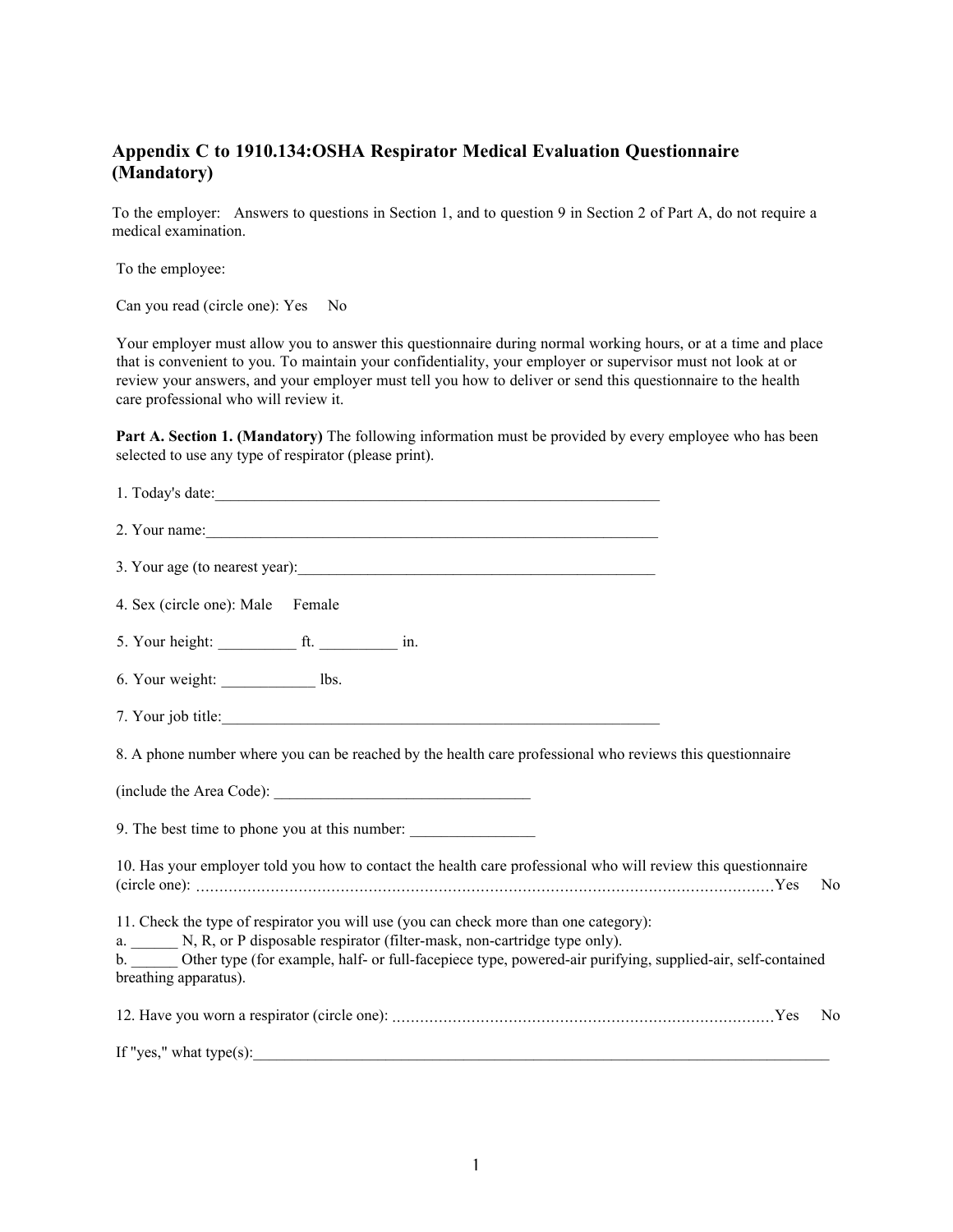**Part A. Section 2. (Mandatory)** Questions 1 through 9 below must be answered by every employee who has been selected to use any type of respirator (please circle "yes" or "no").

 $\_$  ,  $\_$  ,  $\_$  ,  $\_$  ,  $\_$  ,  $\_$  ,  $\_$  ,  $\_$  ,  $\_$  ,  $\_$  ,  $\_$  ,  $\_$  ,  $\_$  ,  $\_$  ,  $\_$  ,  $\_$  ,  $\_$  ,  $\_$  ,  $\_$  ,  $\_$  ,  $\_$  ,  $\_$  ,  $\_$  ,  $\_$  ,  $\_$  ,  $\_$  ,  $\_$  ,  $\_$  ,  $\_$  ,  $\_$  ,  $\_$  ,  $\_$  ,  $\_$  ,  $\_$  ,  $\_$  ,  $\_$  ,  $\_$  ,

| 2. Have you ever had any of the following conditions?                                                |  |
|------------------------------------------------------------------------------------------------------|--|
|                                                                                                      |  |
|                                                                                                      |  |
|                                                                                                      |  |
|                                                                                                      |  |
|                                                                                                      |  |
| 3. Have you ever had any of the following pulmonary or lung problems?                                |  |
|                                                                                                      |  |
|                                                                                                      |  |
|                                                                                                      |  |
|                                                                                                      |  |
|                                                                                                      |  |
|                                                                                                      |  |
|                                                                                                      |  |
|                                                                                                      |  |
|                                                                                                      |  |
|                                                                                                      |  |
|                                                                                                      |  |
|                                                                                                      |  |
| 4. Do you currently have any of the following symptoms of pulmonary or lung illness?                 |  |
|                                                                                                      |  |
| b. Shortness of breath when walking fast on level ground or walking up a slight hill or incline: Yes |  |
| c. Shortness of breath when walking with other people at an ordinary pace on level ground:  Yes      |  |
|                                                                                                      |  |
|                                                                                                      |  |
|                                                                                                      |  |
|                                                                                                      |  |
|                                                                                                      |  |
|                                                                                                      |  |
|                                                                                                      |  |
|                                                                                                      |  |
|                                                                                                      |  |
|                                                                                                      |  |
|                                                                                                      |  |

5. Have you ever had any of the following cardiovascular or heart problems?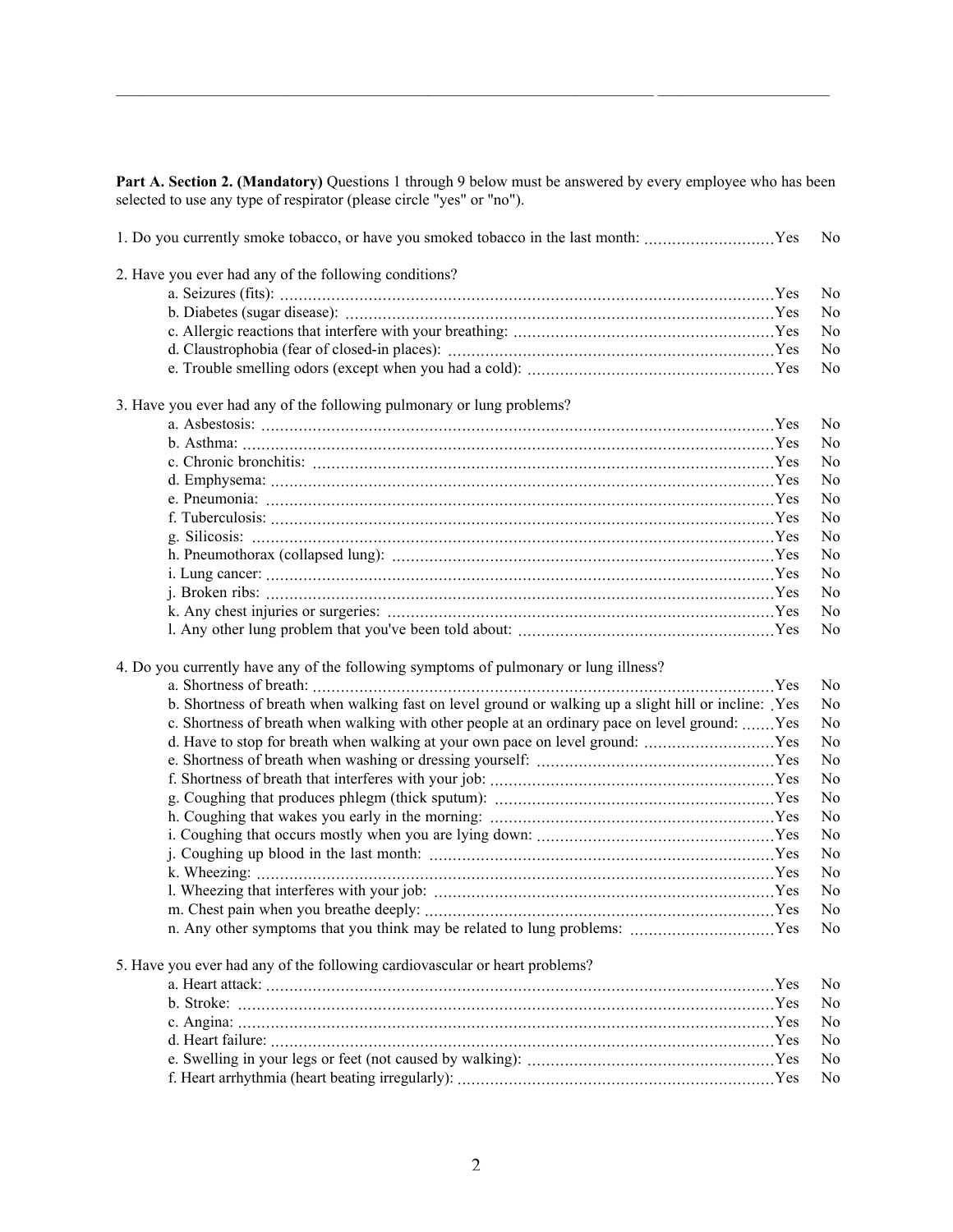| Yes No |  |
|--------|--|
| Yes No |  |

| 6. Have you ever had any of the following cardiovascular or heart symptoms?                                                                                                                                                                                                                       |                                  |
|---------------------------------------------------------------------------------------------------------------------------------------------------------------------------------------------------------------------------------------------------------------------------------------------------|----------------------------------|
|                                                                                                                                                                                                                                                                                                   | N <sub>0</sub>                   |
|                                                                                                                                                                                                                                                                                                   | No                               |
|                                                                                                                                                                                                                                                                                                   | No                               |
|                                                                                                                                                                                                                                                                                                   | No                               |
|                                                                                                                                                                                                                                                                                                   | No                               |
| f. Any other symptoms that you think may be related to heart or circulation problems:  Yes                                                                                                                                                                                                        | N <sub>0</sub>                   |
| 7. Do you currently take medication for any of the following problems?                                                                                                                                                                                                                            |                                  |
|                                                                                                                                                                                                                                                                                                   | N <sub>0</sub>                   |
|                                                                                                                                                                                                                                                                                                   | No                               |
|                                                                                                                                                                                                                                                                                                   | N <sub>0</sub>                   |
|                                                                                                                                                                                                                                                                                                   | N <sub>0</sub>                   |
| 8. Has your wearing a respirator caused any of the following problems? (If you've never used a<br>respirator, check the following space _ and go to question 9:)                                                                                                                                  |                                  |
|                                                                                                                                                                                                                                                                                                   | N <sub>0</sub>                   |
|                                                                                                                                                                                                                                                                                                   | N <sub>0</sub>                   |
|                                                                                                                                                                                                                                                                                                   | N <sub>0</sub>                   |
|                                                                                                                                                                                                                                                                                                   | N <sub>0</sub>                   |
|                                                                                                                                                                                                                                                                                                   | N <sub>0</sub>                   |
| Questions 10 to 15 below must be answered by every employee who has been selected to use either a<br>full-facepiece respirator or a self-contained breathing apparatus (SCBA). For employees who have been<br>selected to use other types of respirators, answering these questions is voluntary. | N <sub>0</sub><br>N <sub>0</sub> |
|                                                                                                                                                                                                                                                                                                   |                                  |
| 11. Do you currently have any of the following vision problems?                                                                                                                                                                                                                                   |                                  |
|                                                                                                                                                                                                                                                                                                   | N <sub>0</sub>                   |
|                                                                                                                                                                                                                                                                                                   | No                               |
|                                                                                                                                                                                                                                                                                                   | N <sub>0</sub>                   |
|                                                                                                                                                                                                                                                                                                   | N <sub>0</sub>                   |
|                                                                                                                                                                                                                                                                                                   | N <sub>0</sub>                   |
| 13. Do you currently have any of the following hearing problems?                                                                                                                                                                                                                                  |                                  |
|                                                                                                                                                                                                                                                                                                   | No                               |
|                                                                                                                                                                                                                                                                                                   | No                               |
|                                                                                                                                                                                                                                                                                                   | N <sub>0</sub>                   |
|                                                                                                                                                                                                                                                                                                   |                                  |
|                                                                                                                                                                                                                                                                                                   | N <sub>0</sub>                   |
|                                                                                                                                                                                                                                                                                                   |                                  |
| 15. Do you currently have any of the following musculoskeletal problems?                                                                                                                                                                                                                          | N <sub>0</sub>                   |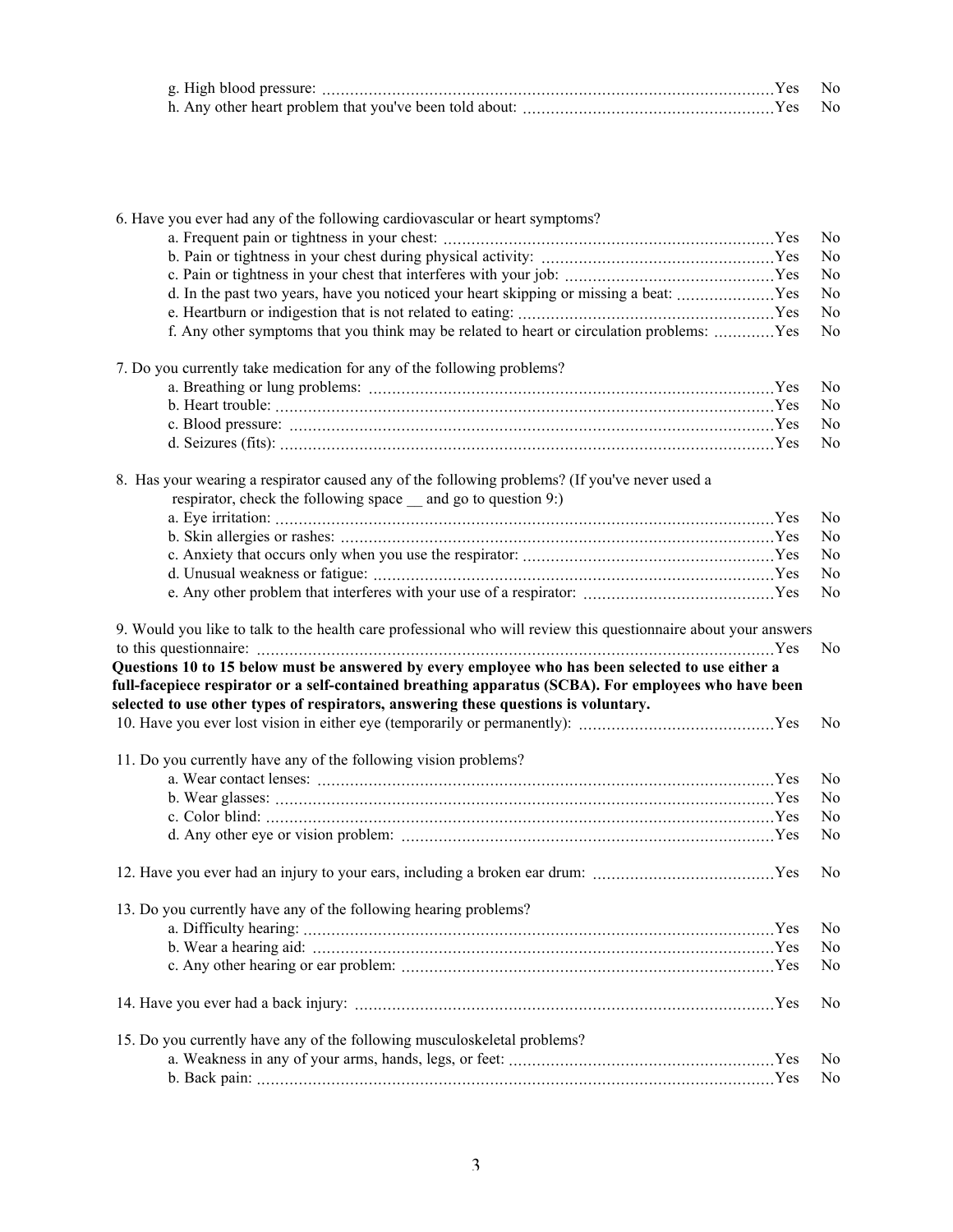| j. Any other muscle or skeletal problem that interferes with using a respirator: Yes No |  |
|-----------------------------------------------------------------------------------------|--|

## **Part B Any of the following questions, and other questions not listed, may be added to the questionnaire at the discretion of the health care professional who will review the questionnaire.**

| 1. In your present job, are you working at high altitudes (over 5,000 feet) or in a place that has lower than normal |  |  |
|----------------------------------------------------------------------------------------------------------------------|--|--|
|                                                                                                                      |  |  |
| If "yes," do you have feelings of dizziness, shortness of breath, pounding in your chest, or other symptoms          |  |  |
|                                                                                                                      |  |  |
|                                                                                                                      |  |  |

2. At work or at home, have you ever been exposed to hazardous solvents, hazardous airborne chemicals (e.g., gases, fumes, or dust), or have you come into skin contact with hazardous chemicals: .........................Yes No

 $\mathcal{L}_\mathcal{L}$  , and the contribution of the contribution of the contribution of the contribution of the contribution of the contribution of the contribution of the contribution of the contribution of the contribution of

If "yes," name the chemicals if you know them:\_\_\_\_\_\_\_\_\_\_\_\_\_\_\_\_\_\_\_\_\_\_\_\_\_\_\_\_\_\_\_\_\_\_\_\_\_\_\_\_\_\_\_\_\_\_\_\_

3. Have you ever worked with any of the materials, or under any of the conditions, listed below:

 $\_$  , and the set of the set of the set of the set of the set of the set of the set of the set of the set of the set of the set of the set of the set of the set of the set of the set of the set of the set of the set of th

 $\mathcal{L}_\mathcal{L} = \{ \mathcal{L}_\mathcal{L} = \{ \mathcal{L}_\mathcal{L} = \{ \mathcal{L}_\mathcal{L} = \{ \mathcal{L}_\mathcal{L} = \{ \mathcal{L}_\mathcal{L} = \{ \mathcal{L}_\mathcal{L} = \{ \mathcal{L}_\mathcal{L} = \{ \mathcal{L}_\mathcal{L} = \{ \mathcal{L}_\mathcal{L} = \{ \mathcal{L}_\mathcal{L} = \{ \mathcal{L}_\mathcal{L} = \{ \mathcal{L}_\mathcal{L} = \{ \mathcal{L}_\mathcal{L} = \{ \mathcal{L}_\mathcal{$ 

 $\mathcal{L}_\mathcal{L}$  , and the set of the set of the set of the set of the set of the set of the set of the set of the set of the set of the set of the set of the set of the set of the set of the set of the set of the set of th

\_\_\_\_\_\_\_\_\_\_\_\_\_\_\_\_\_\_\_\_\_\_\_\_\_\_\_\_\_\_\_\_\_\_\_\_\_\_\_\_\_\_\_\_\_\_\_\_\_\_\_\_\_\_\_\_\_\_\_\_\_\_\_\_\_\_\_\_\_\_\_\_\_\_\_\_\_\_\_\_\_\_\_\_\_\_\_\_\_\_\_

If "yes," describe these exposures:\_\_\_\_\_\_\_\_\_\_\_\_\_\_\_\_\_\_\_\_\_\_\_\_\_\_\_\_\_\_\_\_\_\_\_\_\_\_\_\_\_\_\_\_\_\_\_\_\_\_\_\_\_\_\_\_\_\_\_\_\_\_

4. List any second jobs or side businesses you have:\_\_\_\_\_\_\_\_\_\_\_\_\_\_\_\_\_\_\_\_\_\_\_\_\_\_\_\_\_\_\_\_\_\_\_\_\_\_\_\_\_\_\_\_\_\_\_\_

5. List your previous occupations:

6. List your current and previous hobbies:\_\_\_\_\_\_\_\_\_\_\_\_\_\_\_\_\_\_\_\_\_\_\_\_\_\_\_\_\_\_\_\_\_\_\_\_\_\_\_\_\_\_\_\_\_\_\_\_\_\_\_\_\_\_\_\_\_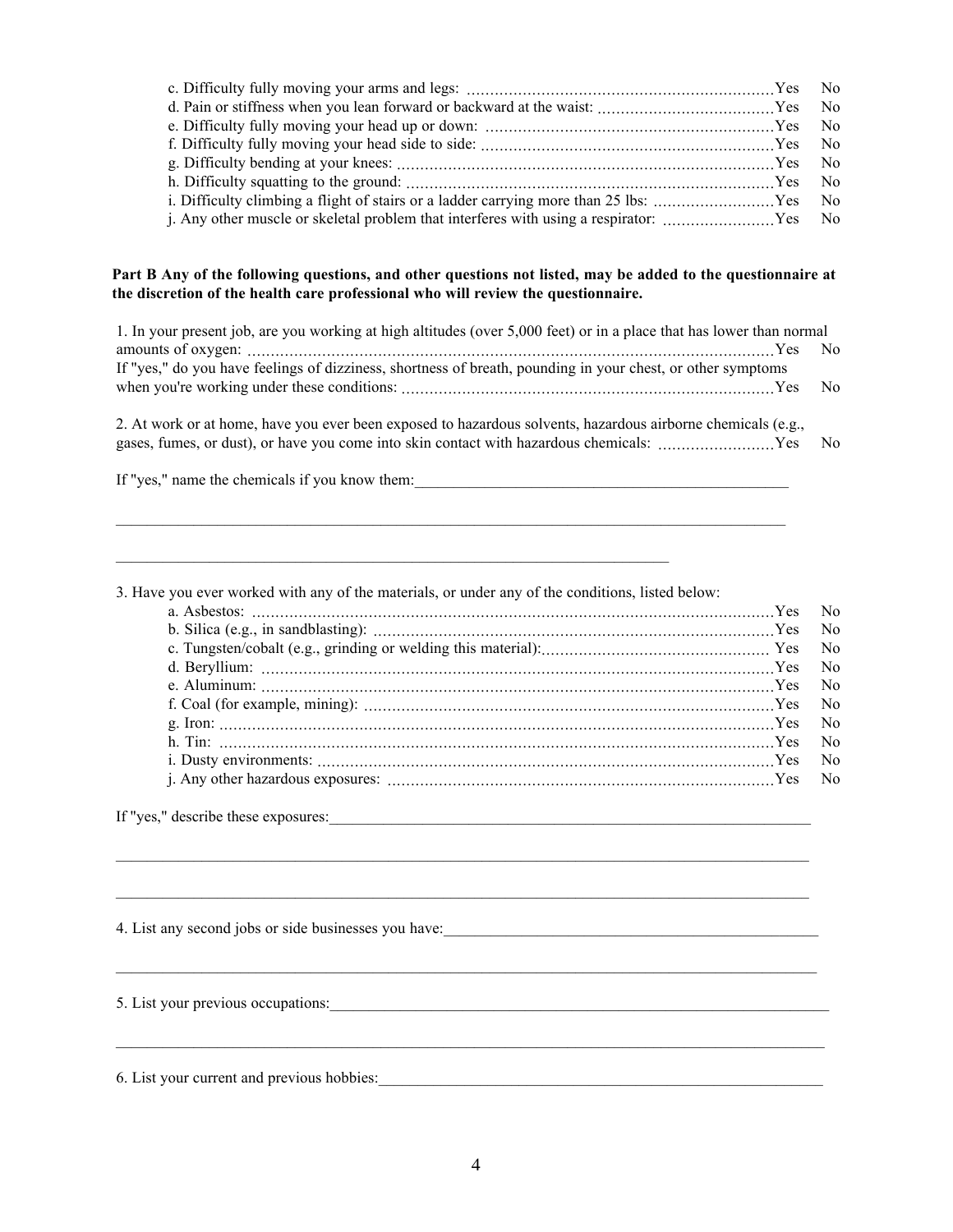|                                                                                                                                                                                                                   | N <sub>0</sub> |
|-------------------------------------------------------------------------------------------------------------------------------------------------------------------------------------------------------------------|----------------|
|                                                                                                                                                                                                                   | No             |
|                                                                                                                                                                                                                   | No             |
| 9. Other than medications for breathing and lung problems, heart trouble, blood pressure, and seizures<br>mentioned earlier in this questionnaire, are you taking any other medications for any reason (including |                |
|                                                                                                                                                                                                                   | No             |
|                                                                                                                                                                                                                   |                |
| 10. Will you be using any of the following items with your respirator(s)?                                                                                                                                         |                |
|                                                                                                                                                                                                                   | N <sub>0</sub> |
|                                                                                                                                                                                                                   | No             |
|                                                                                                                                                                                                                   | No             |
| 11. How often are you expected to use the respirator(s) (circle "yes" or "no" for all answers that apply to you)?:                                                                                                |                |
|                                                                                                                                                                                                                   | N <sub>0</sub> |
|                                                                                                                                                                                                                   | N <sub>0</sub> |
|                                                                                                                                                                                                                   | N <sub>0</sub> |
|                                                                                                                                                                                                                   | No             |
|                                                                                                                                                                                                                   | No             |
|                                                                                                                                                                                                                   | N <sub>0</sub> |
| 12. During the period you are using the respirator(s), is your work effort:                                                                                                                                       |                |
|                                                                                                                                                                                                                   | No             |
| If "yes," how long does this period last during the average shift: hrs. hrs. html                                                                                                                                 |                |
| Examples of a light work effort are sitting while writing, typing, drafting, or performing light assembly work; or                                                                                                |                |
| standing while operating a drill press (1-3 lbs.) or controlling machines.                                                                                                                                        |                |
|                                                                                                                                                                                                                   | No             |
| If "yes," how long does this period last during the average shift: hrs. hrs. hrs. html                                                                                                                            |                |
| Examples of moderate work effort are sitting while nailing or filing; driving a truck or bus in urban traffic;                                                                                                    |                |
| standing while drilling, nailing, performing assembly work, or transferring a moderate load (about 35 lbs.) at trunk                                                                                              |                |
| level; walking on a level surface about 2 mph or down a 5-degree grade about 3 mph; or pushing a wheelbarrow                                                                                                      |                |
| with a heavy load (about 100 lbs.) on a level surface.                                                                                                                                                            |                |
|                                                                                                                                                                                                                   | N <sub>0</sub> |
|                                                                                                                                                                                                                   |                |
| If "yes," how long does this period last during the average shift:<br>hrs.<br>mins.                                                                                                                               |                |
| Examples of heavy work are lifting a heavy load (about 50 lbs.) from the floor to your waist or shoulder; working                                                                                                 |                |
| on a loading dock; shoveling; standing while bricklaying or chipping castings; walking up an 8-degree grade                                                                                                       |                |
| about 2 mph; climbing stairs with a heavy load (about 50 lbs.).                                                                                                                                                   |                |
|                                                                                                                                                                                                                   |                |
| 13. Will you be wearing protective clothing and or equipment (other than the respirator) when you're using your                                                                                                   |                |
|                                                                                                                                                                                                                   | N <sub>0</sub> |
|                                                                                                                                                                                                                   |                |
| If "yes," describe this protective clothing and or equipment:                                                                                                                                                     |                |

\_\_\_\_\_\_\_\_\_\_\_\_\_\_\_\_\_\_\_\_\_\_\_\_\_\_\_\_\_\_\_\_\_\_\_\_\_\_\_\_\_\_\_\_\_\_\_\_\_\_\_\_\_\_\_\_\_\_\_\_\_\_\_\_\_\_\_\_\_\_\_\_\_\_\_\_\_\_\_\_\_\_\_\_\_\_\_\_\_\_\_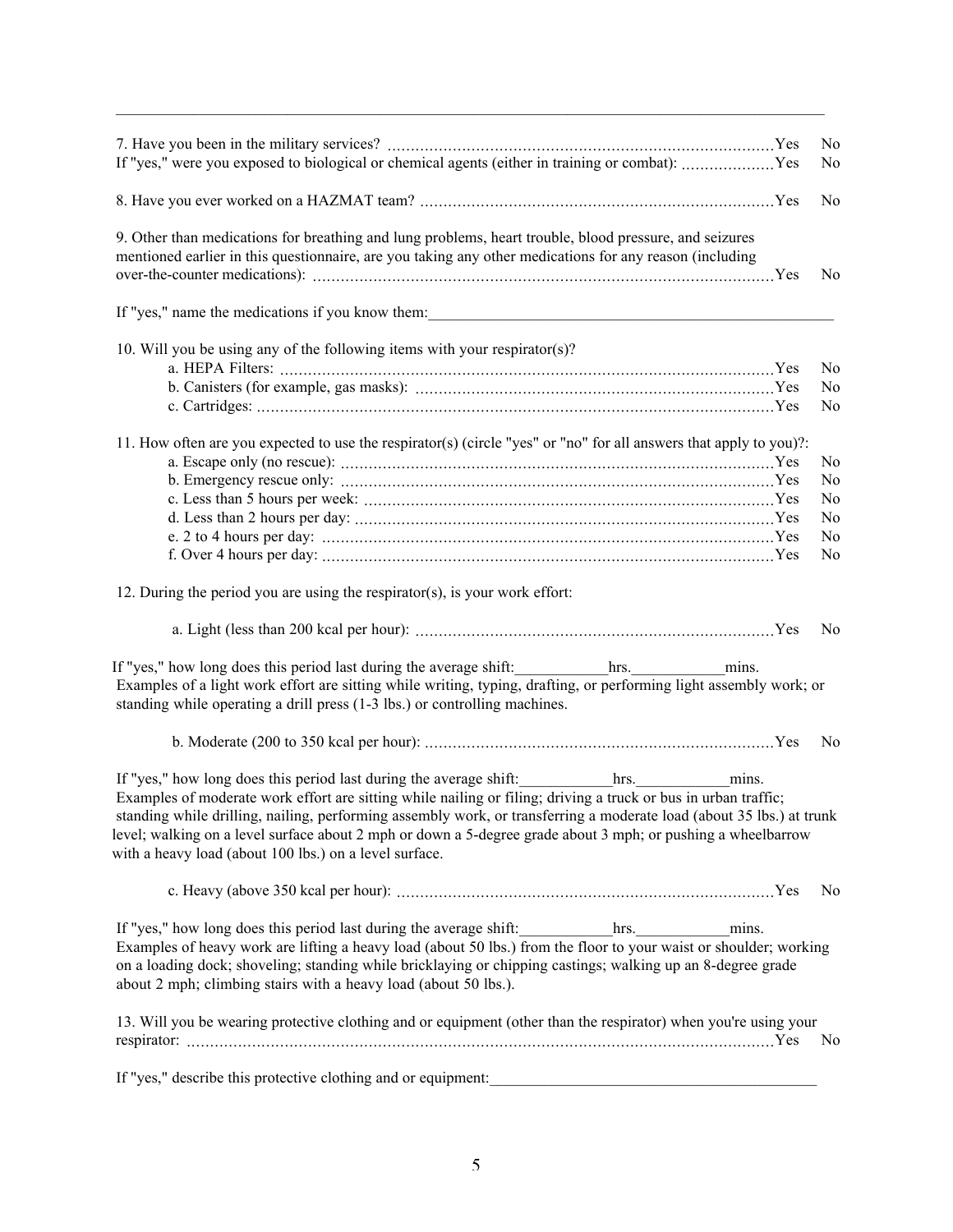\_\_\_\_\_\_\_\_\_\_\_\_\_\_\_\_\_\_\_\_\_\_\_\_\_\_\_\_\_\_\_\_\_\_\_\_\_\_\_\_\_\_\_\_\_\_\_\_\_\_\_\_\_\_\_\_\_\_\_\_\_\_\_\_\_\_\_\_\_\_\_\_\_\_\_\_\_\_\_\_\_\_\_\_\_\_\_\_\_\_

16. Describe the work you'll be doing while you're using your respirator(s):

17. Describe any special or hazardous conditions you might encounter when you're using your respirator(s) (for example, confined spaces, life-threatening gases):

 $\mathcal{L}_\mathcal{L} = \mathcal{L}_\mathcal{L}$ 

 $\mathcal{L}_\mathcal{L} = \mathcal{L}_\mathcal{L}$ 

\_\_\_\_\_\_\_\_\_\_\_\_\_\_\_\_\_\_\_\_\_\_\_\_\_\_\_\_\_\_\_\_\_\_\_\_\_\_\_\_\_\_\_\_\_\_\_\_\_\_\_\_\_\_\_\_\_\_\_\_\_\_\_\_\_\_\_\_\_\_\_\_\_\_\_\_\_\_\_\_\_\_\_\_\_\_\_\_\_\_\_

\_\_\_\_\_\_\_\_\_\_\_\_\_\_\_\_\_\_\_\_\_\_\_\_\_\_\_\_\_\_\_\_\_\_\_\_\_\_\_\_\_\_\_\_\_\_\_\_\_\_\_\_\_\_\_\_\_\_\_\_\_\_\_\_\_\_\_\_\_\_\_ \_\_\_\_\_\_\_\_\_\_\_\_\_\_\_\_\_\_\_\_

18. Provide the following information, if you know it, for each toxic substance that you'll be exposed to when you're using your respirator(s):

| Name of the first toxic substance:                                                            |  |
|-----------------------------------------------------------------------------------------------|--|
|                                                                                               |  |
|                                                                                               |  |
| Name of the second toxic substance:                                                           |  |
|                                                                                               |  |
| Duration of exposure per shift:                                                               |  |
|                                                                                               |  |
| Estimated maximum exposure level per shift:                                                   |  |
| Duration of exposure per shift:                                                               |  |
| The name of any other toxic substances that you'll be exposed to while using your respirator: |  |